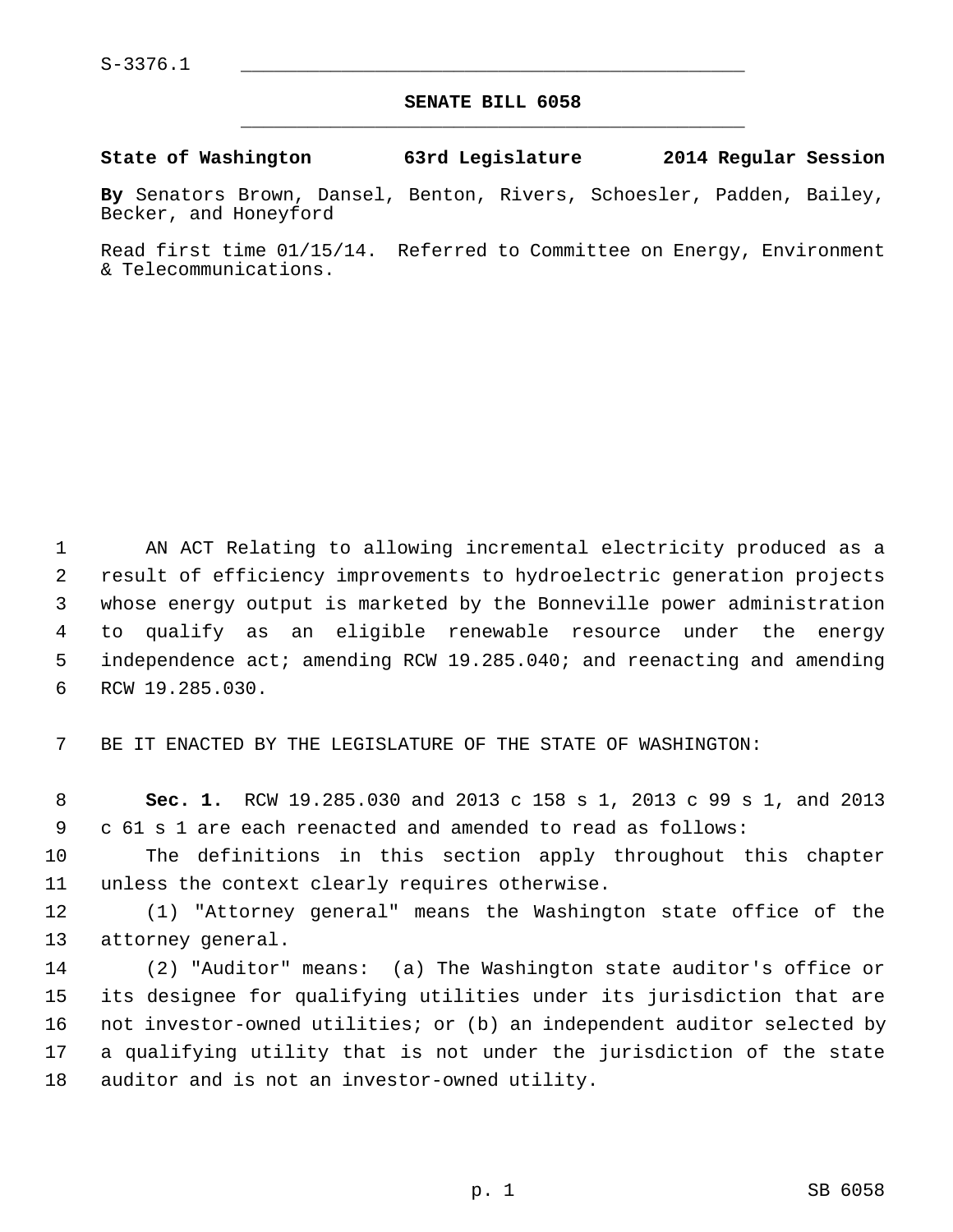1 (3)(a) "Biomass energy" includes: (i) Organic by-products of 2 pulping and the wood manufacturing process; (ii) animal manure; (iii) 3 solid organic fuels from wood; (iv) forest or field residues; (v) 4 untreated wooden demolition or construction debris; (vi) food waste and 5 food processing residuals; (vii) liquors derived from algae; (viii) 6 dedicated energy crops; and (ix) yard waste.

 7 (b) "Biomass energy" does not include: (i) Wood pieces that have 8 been treated with chemical preservatives such as creosote, 9 pentachlorophenol, or copper-chrome-arsenic; (ii) wood from old growth 10 forests; or (iii) municipal solid waste.

11 (4) "Coal transition power" has the same meaning as defined in RCW 12 80.80.010.

13 (5) "Commission" means the Washington state utilities and 14 transportation commission.

15 (6) "Conservation" means any reduction in electric power 16 consumption resulting from increases in the efficiency of energy use, 17 production, or distribution.

18 (7) "Cost-effective" has the same meaning as defined in RCW 19 80.52.030.

20 (8) "Council" means the Washington state apprenticeship and 21 training council within the department of labor and industries.

22 (9) "Customer" means a person or entity that purchases electricity 23 for ultimate consumption and not for resale.

24 (10) "Department" means the department of commerce or its 25 successor.

26 (11) "Distributed generation" means an eligible renewable resource 27 where the generation facility or any integrated cluster of such 28 facilities has a generating capacity of not more than five megawatts.

29 (12) "Eligible renewable resource" means:

30 (a) Electricity from a generation facility powered by a renewable 31 resource other than freshwater that commences operation after March 31, 32 1999, where: (i) The facility is located in the Pacific Northwest; or 33 (ii) the electricity from the facility is delivered into Washington 34 state on a real-time basis without shaping, storage, or integration 35 services;

36 (b) Incremental electricity produced as a result of efficiency 37 improvements completed after March 31, 1999, to hydroelectric 38 generation projects owned by a qualifying utility and located in the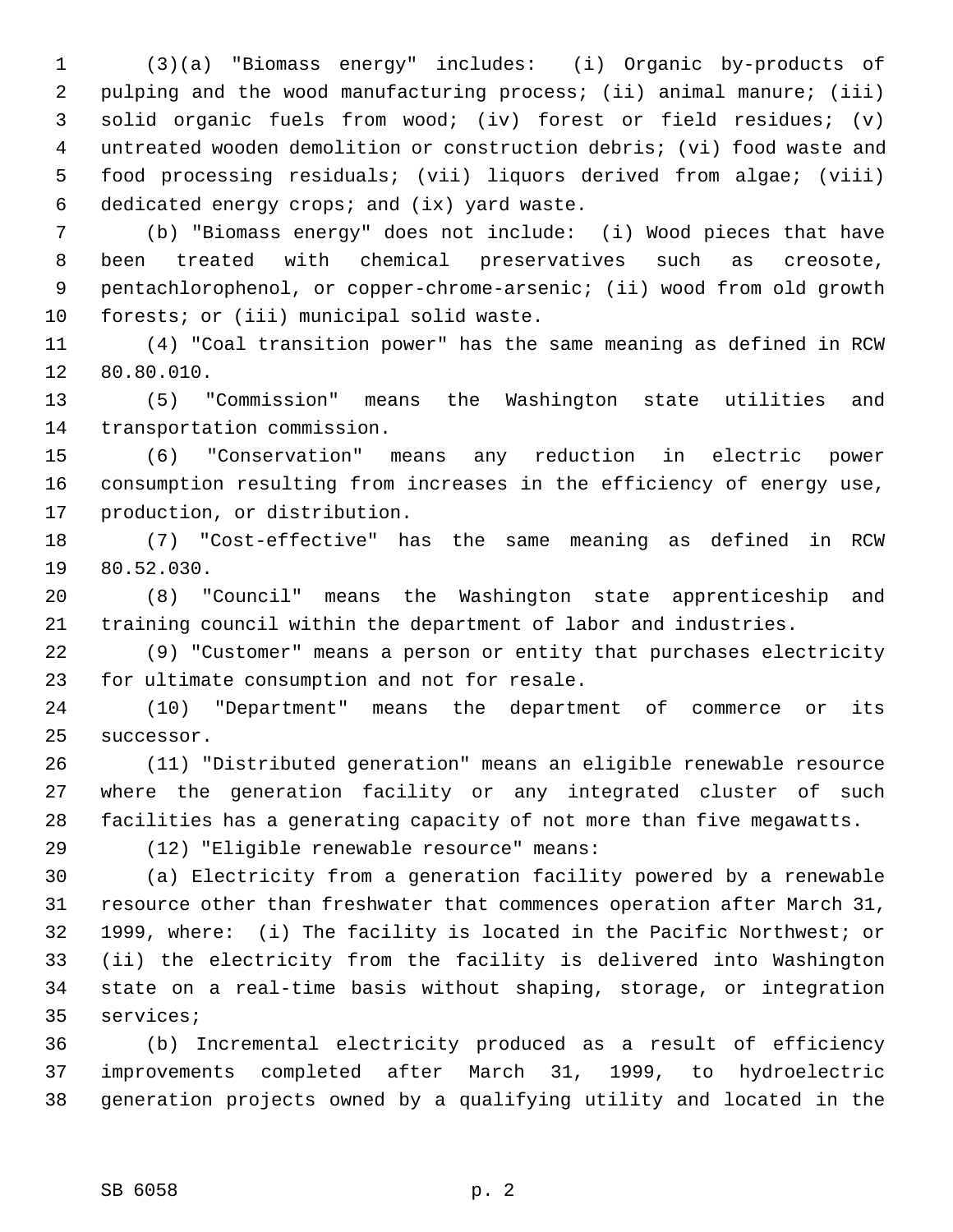1 Pacific Northwest or to hydroelectric generation in irrigation pipes 2 and canals located in the Pacific Northwest, where the additional 3 generation in either case does not result in new water diversions or 4 impoundments;

5 (c) Qualified biomass energy;  $((\theta \cdot \hat{r}))$ 

 6 (d) For a qualifying utility that serves customers in other states, 7 electricity from a generation facility powered by a renewable resource 8 other than freshwater that commences operation after March 31, 1999, 9 where: (i) The facility is located within a state in which the 10 qualifying utility serves retail electrical customers; and (ii) the 11 qualifying utility owns the facility in whole or in part or has a long-12 term contract with the facility of at least twelve months or more;

 (e) That portion of incremental electricity produced as a result of efficiency improvements completed after March 31, 1999, attributable to 15 a qualifying utility's share of the electricity output to hydroelectric generation projects whose energy output is marketed by the Bonneville power administration where the additional generation does not result in 18 new water diversions or impoundments; or

 (f) The environmental attributes, including renewable energy credits, from (e) of this subsection transferred to investor-owned utilities pursuant to the Bonneville power administration's residential exchange program.

23 (13) "Investor-owned utility" has the same meaning as defined in 24 RCW 19.29A.010.

25 (14) "Load" means the amount of kilowatt-hours of electricity 26 delivered in the most recently completed year by a qualifying utility 27 to its Washington retail customers.

28 (15)(a) "Nonpower attributes" means all environmentally related 29 characteristics, exclusive of energy, capacity reliability, and other 30 electrical power service attributes, that are associated with the 31 generation of electricity from a renewable resource, including but not 32 limited to the facility's fuel type, geographic location, vintage, 33 qualification as an eligible renewable resource, and avoided emissions 34 of pollutants to the air, soil, or water, and avoided emissions of 35 carbon dioxide and other greenhouse gases.

36 (b) "Nonpower attributes" does not include any aspects, claims, 37 characteristics, and benefits associated with the on-site capture and 38 destruction of methane or other greenhouse gases at a facility through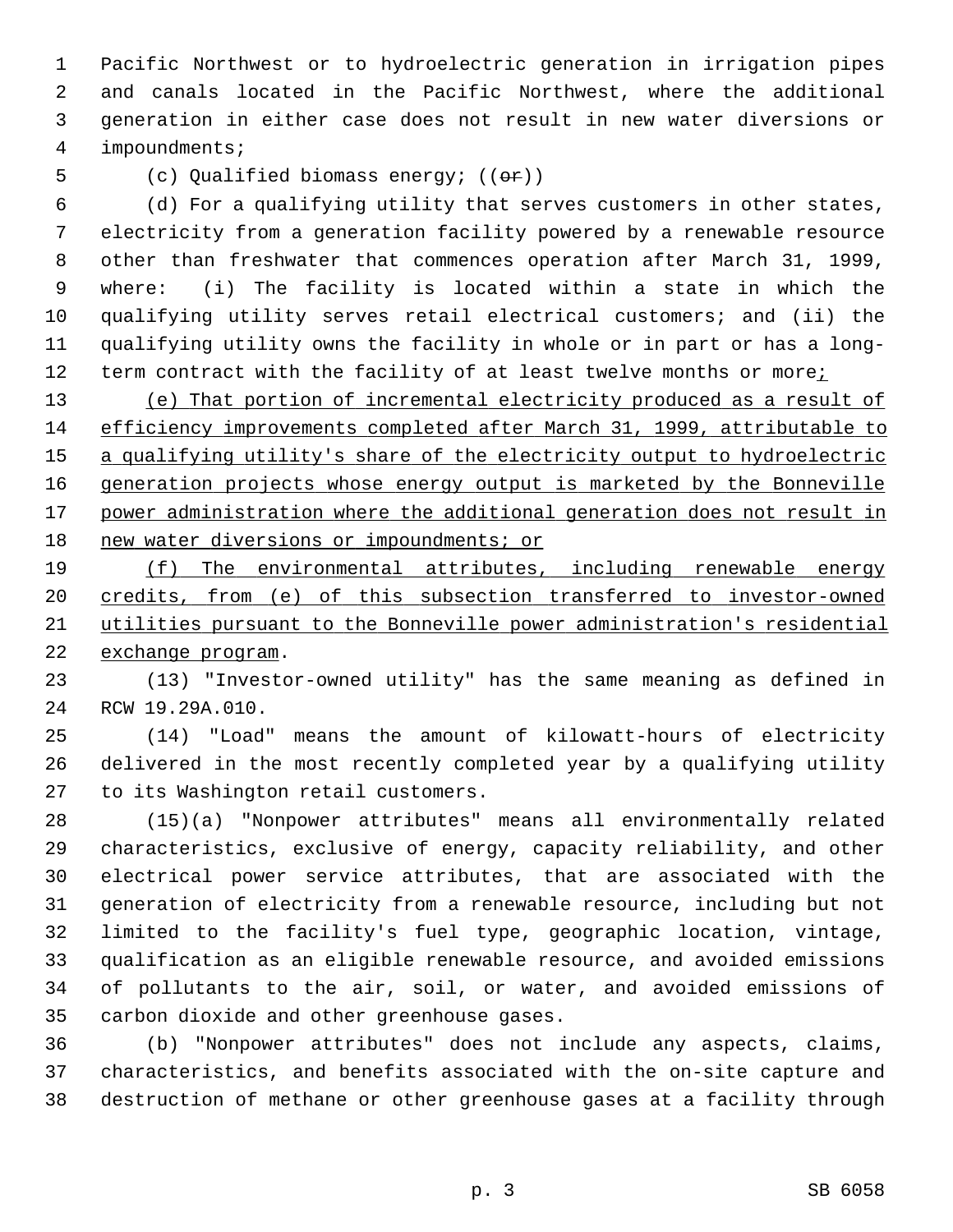1 a digester system, landfill gas collection system, or other mechanism, 2 which may be separately marketable as greenhouse gas emission reduction 3 credits, offsets, or similar tradable commodities. However, these 4 separate avoided emissions may not result in or otherwise have the 5 effect of attributing greenhouse gas emissions to the electricity.

 6 (16) "Pacific Northwest" has the same meaning as defined for the 7 Bonneville power administration in section 3 of the Pacific Northwest 8 electric power planning and conservation act (94 Stat. 2698; 16 U.S.C. 9 Sec. 839a).

10 (17) "Public facility" has the same meaning as defined in RCW 11 39.35C.010.

12 (18) "Qualified biomass energy" means electricity produced from a 13 biomass energy facility that: (a) Commenced operation before March 31, 14 1999; (b) contributes to the qualifying utility's load; and (c) is 15 owned either by: (i) A qualifying utility; or (ii) an industrial 16 facility that is directly interconnected with electricity facilities 17 that are owned by a qualifying utility and capable of carrying 18 electricity at transmission voltage.

19 (19) "Qualifying utility" means an electric utility, as the term 20 "electric utility" is defined in RCW 19.29A.010, that serves more than 21 twenty-five thousand customers in the state of Washington. The number 22 of customers served may be based on data reported by a utility in form 23 861, "annual electric utility report," filed with the energy 24 information administration, United States department of energy.

25 (20) "Renewable energy credit" means a tradable certificate of 26 proof, except as provided in RCW 19.285.040(2)(m), of at least one 27 megawatt-hour of an eligible renewable resource where, except as 28 provided in subsection (12)(f) of this section, the generation facility 29 is not powered by freshwater. The certificate includes all of the 30 nonpower attributes associated with that one megawatt-hour of 31 electricity, and the certificate is verified by a renewable energy 32 credit tracking system selected by the department.

33 (21) "Renewable resource" means: (a) Water; (b) wind; (c) solar 34 energy; (d) geothermal energy; (e) landfill gas; (f) wave, ocean, or 35 tidal power; (g) gas from sewage treatment facilities; (h) biodiesel 36 fuel as defined in RCW 82.29A.135 that is not derived from crops raised 37 on land cleared from old growth or first-growth forests where the 38 clearing occurred after December 7, 2006; or (i) biomass energy.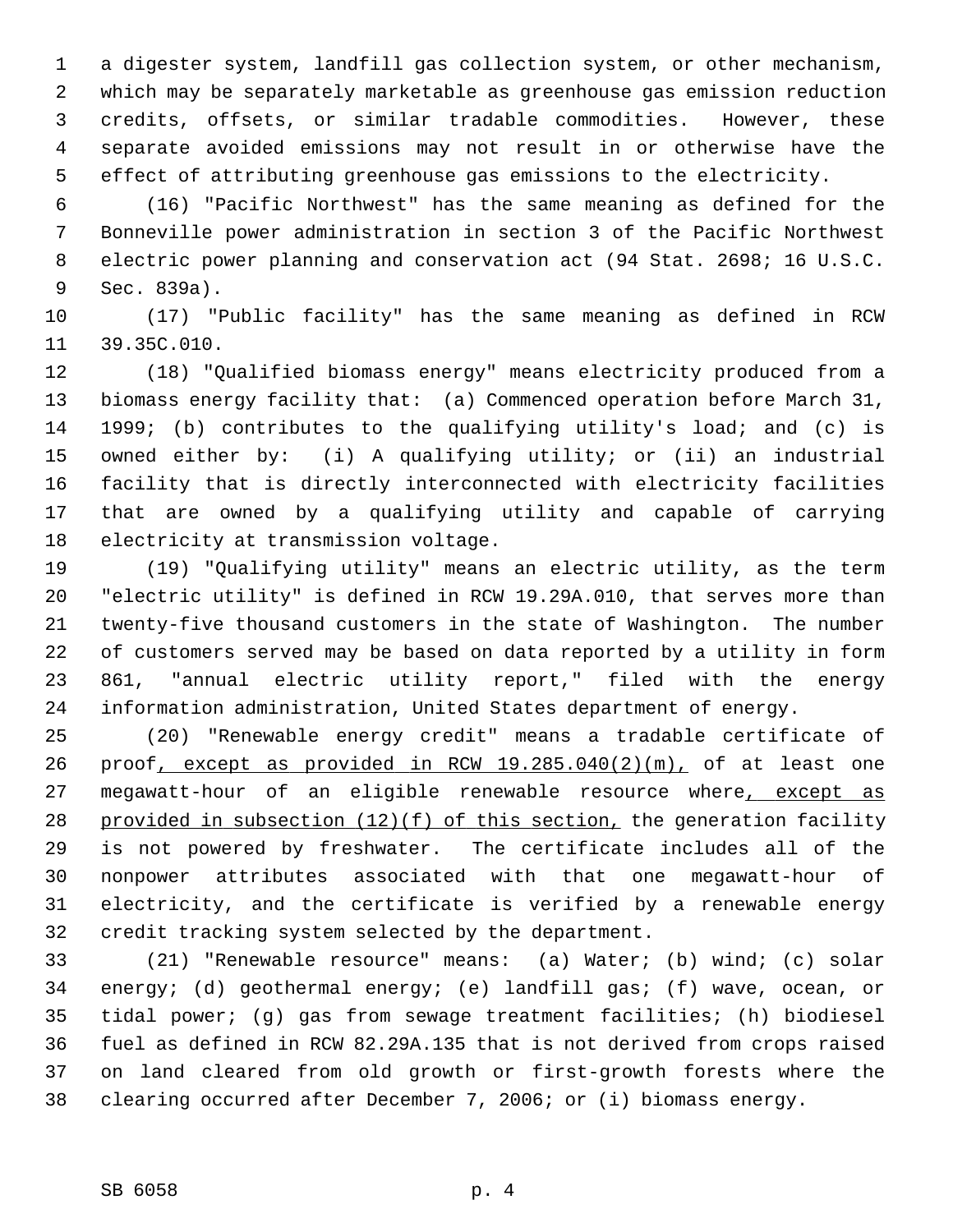1 (22) "Rule" means rules adopted by an agency or other entity of 2 Washington state government to carry out the intent and purposes of 3 this chapter.

 4 (23) "Year" means the twelve-month period commencing January 1st 5 and ending December 31st.

 6 **Sec. 2.** RCW 19.285.040 and 2013 c 158 s 2 are each amended to read 7 as follows:

 8 (1) Each qualifying utility shall pursue all available conservation 9 that is cost-effective, reliable, and feasible.

10 (a) By January 1, 2010, using methodologies consistent with those 11 used by the Pacific Northwest electric power and conservation planning 12 council in its most recently published regional power plan, each 13 qualifying utility shall identify its achievable cost-effective 14 conservation potential through 2019. At least every two years 15 thereafter, the qualifying utility shall review and update this 16 assessment for the subsequent ten-year period.

17 (b) Beginning January 2010, each qualifying utility shall establish 18 and make publicly available a biennial acquisition target for cost-19 effective conservation consistent with its identification of achievable 20 opportunities in (a) of this subsection, and meet that target during 21 the subsequent two-year period. At a minimum, each biennial target 22 must be no lower than the qualifying utility's pro rata share for that 23 two-year period of its cost-effective conservation potential for the 24 subsequent ten-year period.

25 (c) In meeting its conservation targets, a qualifying utility may 26 count high-efficiency cogeneration owned and used by a retail electric 27 customer to meet its own needs. High-efficiency cogeneration is the 28 sequential production of electricity and useful thermal energy from a 29 common fuel source, where, under normal operating conditions, the 30 facility has a useful thermal energy output of no less than thirty-31 three percent of the total energy output. The reduction in load due to 32 high-efficiency cogeneration shall be: (i) Calculated as the ratio of 33 the fuel chargeable to power heat rate of the cogeneration facility 34 compared to the heat rate on a new and clean basis of a 35 best-commercially available technology combined-cycle natural gas-fired 36 combustion turbine; and (ii) counted towards meeting the biennial 37 conservation target in the same manner as other conservation savings.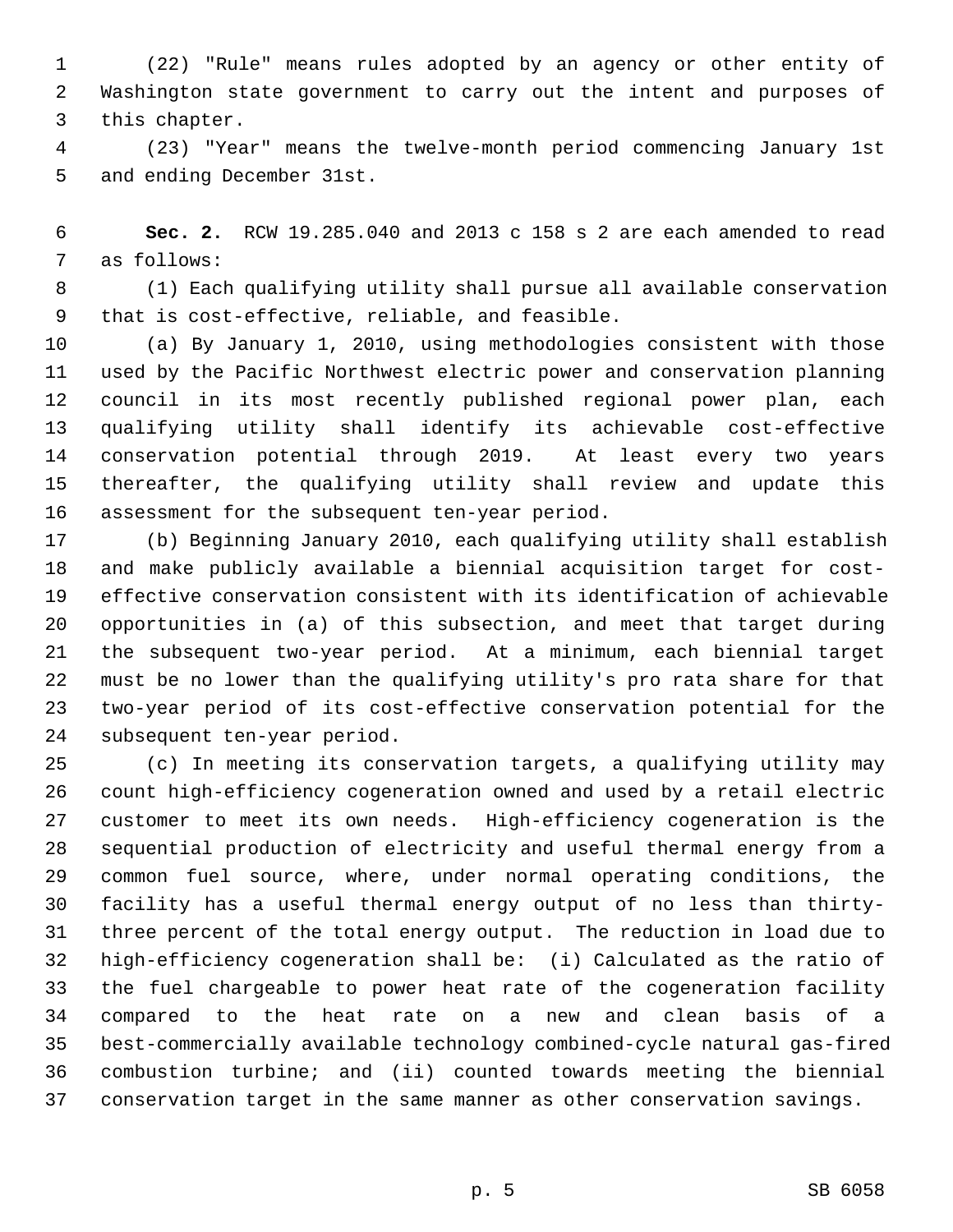1 (d) The commission may determine if a conservation program 2 implemented by an investor-owned utility is cost-effective based on the 3 commission's policies and practice.

 4 (e) The commission may rely on its standard practice for review and 5 approval of investor-owned utility conservation targets.

 6 (2)(a) Except as provided in (j) and (l) of this subsection, each 7 qualifying utility shall use eligible renewable resources or acquire 8 equivalent renewable energy credits, or any combination of them, to 9 meet the following annual targets:

10 (i) At least three percent of its load by January 1, 2012, and each 11 year thereafter through December 31, 2015;

12 (ii) At least nine percent of its load by January 1, 2016, and each 13 year thereafter through December 31, 2019; and

14 (iii) At least fifteen percent of its load by January 1, 2020, and 15 each year thereafter.

16 (b) A qualifying utility may count distributed generation at double 17 the facility's electrical output if the utility: (i) Owns or has 18 contracted for the distributed generation and the associated renewable 19 energy credits; or (ii) has contracted to purchase the associated 20 renewable energy credits.

21 (c) In meeting the annual targets in (a) of this subsection, a 22 qualifying utility shall calculate its annual load based on the average 23 of the utility's load for the previous two years.

24 (d) A qualifying utility shall be considered in compliance with an 25 annual target in (a) of this subsection if: (i) The utility's weather-26 adjusted load for the previous three years on average did not increase 27 over that time period; (ii) after December 7, 2006, the utility did not 28 commence or renew ownership or incremental purchases of electricity 29 from resources other than coal transition power or renewable resources 30 other than on a daily spot price basis and the electricity is not 31 offset by equivalent renewable energy credits; and (iii) the utility 32 invested at least one percent of its total annual retail revenue 33 requirement that year on eligible renewable resources, renewable energy 34 credits, or a combination of both.

35 (e) The requirements of this section may be met for any given year 36 with renewable energy credits produced during that year, the preceding 37 year, or the subsequent year. Each renewable energy credit may be used 38 only once to meet the requirements of this section.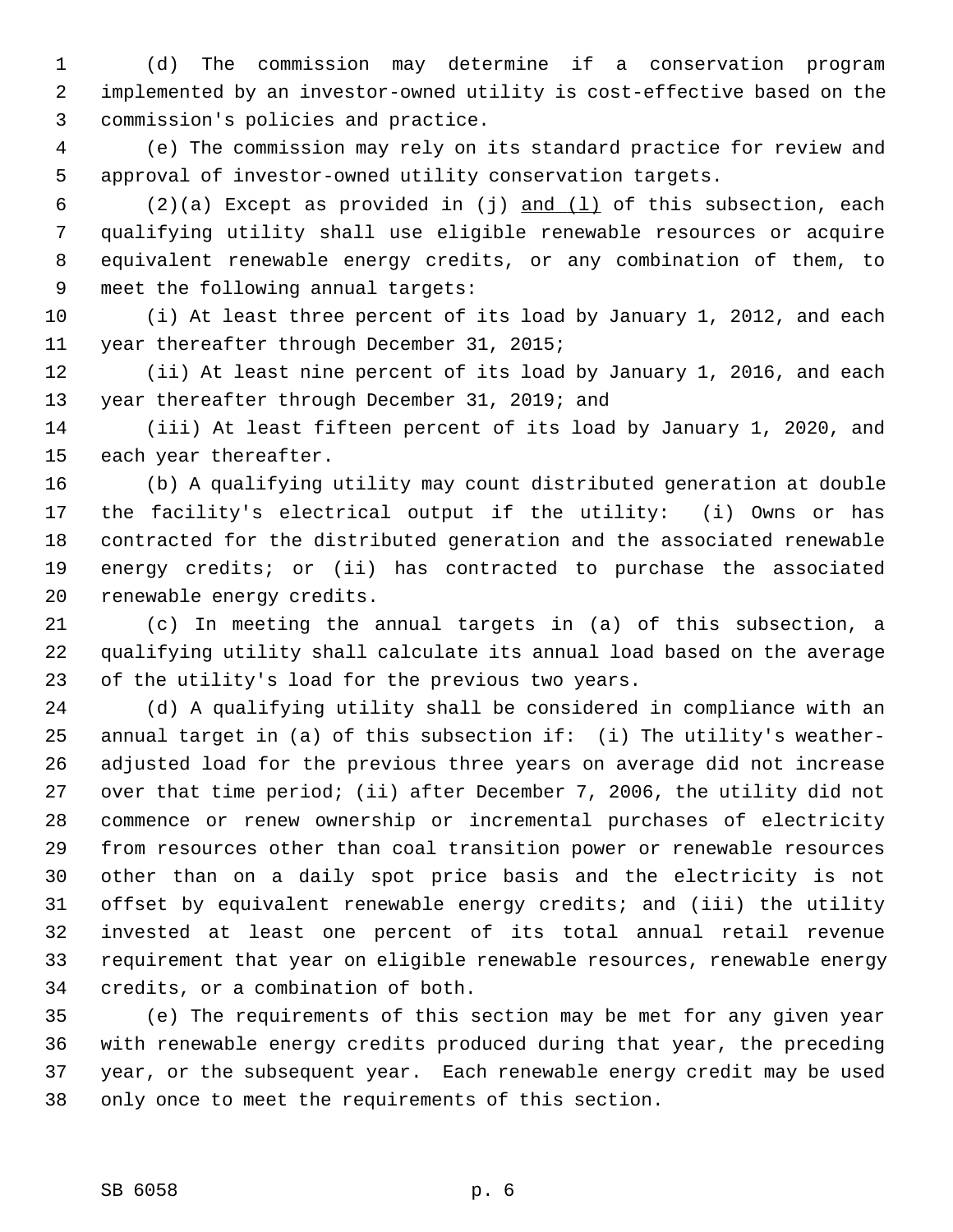1 (f) In complying with the targets established in (a) of this 2 subsection, a qualifying utility may not count:

 3 (i) Eligible renewable resources or distributed generation where 4 the associated renewable energy credits are owned by a separate entity; 5 or

 6 (ii) Eligible renewable resources or renewable energy credits 7 obtained for and used in an optional pricing program such as the 8 program established in RCW 19.29A.090.

 9 (g) Where fossil and combustible renewable resources are cofired in 10 one generating unit located in the Pacific Northwest where the cofiring 11 commenced after March 31, 1999, the unit shall be considered to produce 12 eligible renewable resources in direct proportion to the percentage of 13 the total heat value represented by the heat value of the renewable 14 resources.

15 (h)(i) A qualifying utility that acquires an eligible renewable 16 resource or renewable energy credit may count that acquisition at one 17 and two-tenths times its base value:

18 (A) Where the eligible renewable resource comes from a facility 19 that commenced operation after December 31, 2005; and

20 (B) Where the developer of the facility used apprenticeship 21 programs approved by the council during facility construction.

22 (ii) The council shall establish minimum levels of labor hours to 23 be met through apprenticeship programs to qualify for this extra 24 credit.

25 (i) A qualifying utility shall be considered in compliance with an 26 annual target in (a) of this subsection if events beyond the reasonable 27 control of the utility that could not have been reasonably anticipated 28 or ameliorated prevented it from meeting the renewable energy target. 29 Such events include weather-related damage, mechanical failure, 30 strikes, lockouts, and actions of a governmental authority that 31 adversely affect the generation, transmission, or distribution of an 32 eligible renewable resource under contract to a qualifying utility.

33 (j)(i) Beginning January 1, 2016, only a qualifying utility that 34 owns or is directly interconnected to a qualified biomass energy 35 facility may use qualified biomass energy to meet its compliance 36 obligation under  $((RCW 19.285.040(2)))$  this subsection.

37 (ii) A qualifying utility may no longer use electricity and 38 associated renewable energy credits from a qualified biomass energy